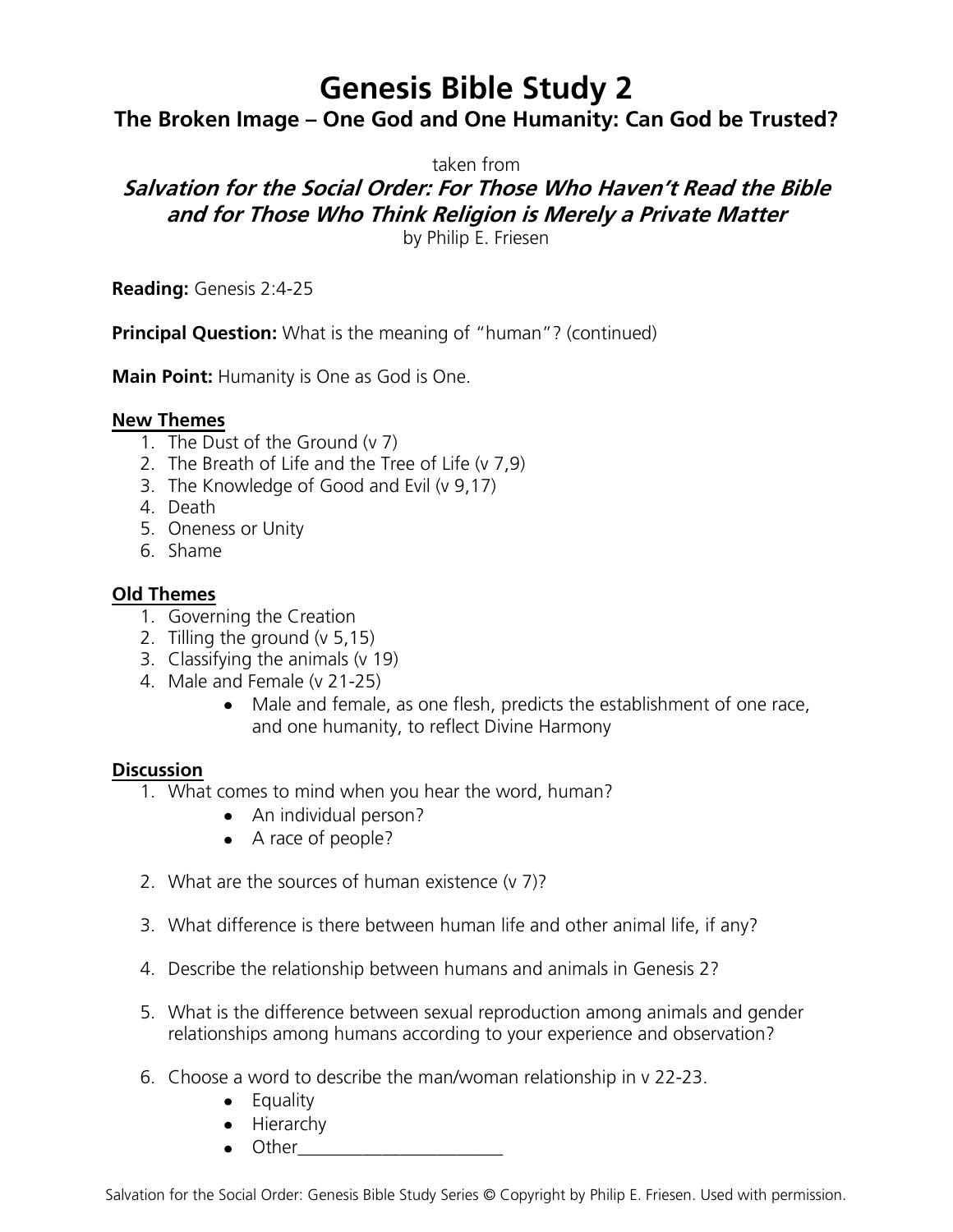- 7. Choose a word to describe the man/woman relationship in v 24-25.
	- Equality
	- Unity
	- $\bullet$  Other
- 8. Which is the most important relationship according to v 24, husband and wife, or father and son?
- 9. Which relationship is more important in your cultural background?
- 10.How many gods did you find in Genesis 1?
- 11.How many human races are there in Genesis 2?
- 12.Today, is there only one human race, or many races that are human?
- 13.Does this observation help you understand what is meant by the "Image of God"?
- 14.Discuss what it means to be "naked and not ashamed" (v 25).

### **Further Notes on the Creation**

- Image of God:
	- o In ancient times in the Middle East, when a king captured a city in war, he made an image (or statue) of himself in a prominent place in that city. When people looked at the image, it told them to whom the city belonged. The idea is that when any spiritual beings, devils, angels, etc. see humans managing the earth, they will know that the earth belongs to God, and not to them. Humans are also supposed to know that the earth belongs to God and not to them. There is another idea present in this metaphor. The statue of the king is a carving or portrait. Sometimes an artist will make a painting or sculpture of oneself. The idea is that every person is a painting of God, and humanity is the great self-portrait.
	- o God is one with himself in diversity of persons, which we have called Trinity. In order to reflect the character of God, humanity must also be one with itself in diversity of persons so that the creation can be governed with integrity.
	- o When creation was complete, God saw that every distinction of creature and kind was good, and God stopped creating. Every individual thing was a thing of integrity with its own beauty and purpose, to be appreciated by any observer, and especially by God, while at the same time integrated in unity with everything else.
	- o In Genesis 1:26-28, the image of God is "male and female". These are not two images of God, but one. At the end of Genesis 2, the two become one flesh, demonstrating that despite diversity of persons, the essence is one. There is one humanity and one Deity. This is God's self-portrait. This is the image of God.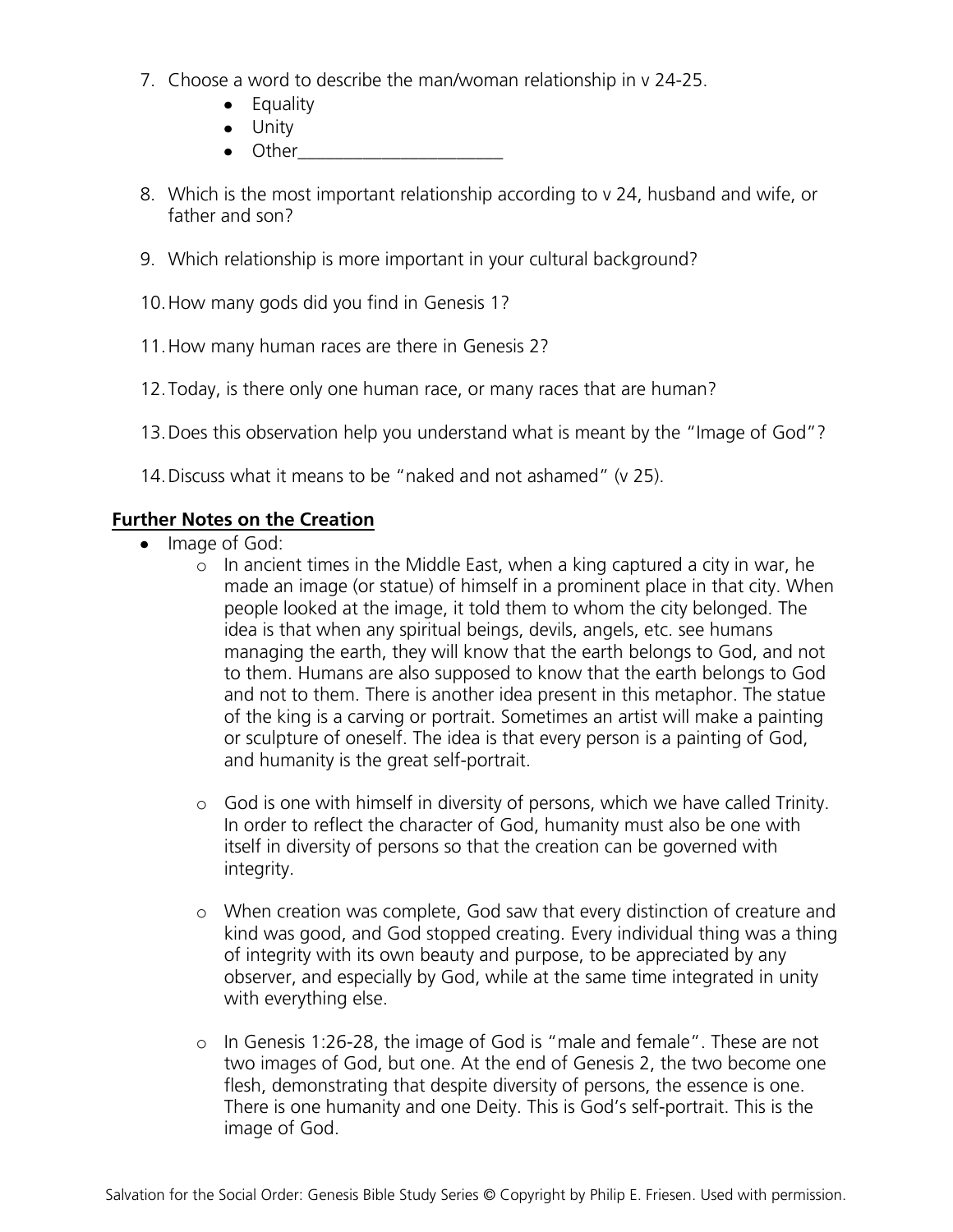- The Meaning of Person:
	- o Relationship Defines Being
	- o Identity is a complex of relationships in a hierarchy of importance. Even though every individual person and thing has integrity and value as God's artistry, that value is derived by relationship to the whole. The man and woman are defined first as belonging to the creation, and therefore to the Creator, and secondly as belonging to each other. In the same way every other created thing also can be known only by relationship to something or someone else, as belonging to a class and order of creation, such as matter or energy, vegetable, mineral, gas, etc. The same principle of relationship defines each person in the social order.
- The Power of Naming:
	- o Genesis 1:26-28; 2:19-20
	- o The man was given power to name the animals. This implied sovereignty. In the Bible, the power to name reveals sovereignty (see Figure 1 – attached). The one who gives a name is superior to the one receiving the name. A family name reveals to which clan one belongs. The parents bestow a child's given name because the child belongs to them. The designation Mexican, Russian, Chinese, African, Indian, etc. implies sovereignty over the person named. Scientific classification of species gives the classifier power to study and manipulate the items or life forms so classified.
	- o The name that is shared The man has sovereignty over the other creatures, but shares sovereignty equally with the woman in Genesis 1-2. In Genesis 2, when the man saw the woman, he immediately gave his own name to her, recognizing her to be equal in essence and in status to himself. In Hebrew the man is called "ish", and the woman is "isha", the second name sharing the status of the first.

#### **The Meaning of Human and the Meaning of Gender (Genesis in Simple English)**

When God made heaven and earth, before there were plants, or rain, or anyone to farm the land, the LORD GOD made  $Adam<sup>1</sup>$  from the dust of the ground, breathed life into him, and he began to live. Then the LORD made a garden called Eden, and put the man there.

The LORD put beautiful fruit trees in the garden, and in the center were the Tree of Life and the Tree to Know Good and Evil. $^2$  The LORD told the man to take care of the garden. He gave the man permission to eat of any tree except the tree of Knowing Good and Evil. He said, "If you eat from this tree, you will die the same day".

The LORD GOD said, "It isn't good for the man to live alone. I will make a suitable partner for him". He brought all the animals and birds to the man to see what the man would call them. The man named all the animals, both wild and domestic, but none was suitable to make a partner for the man. So the LORD GOD put the man asleep and took out one of his ribs. Then after closing the man's side, the LORD made a woman out of the rib.

The LORD GOD brought her to the man, and the man exclaims, "At last here is one like me, bone of my bone, and flesh of my flesh. She will be called 'woman' because she came